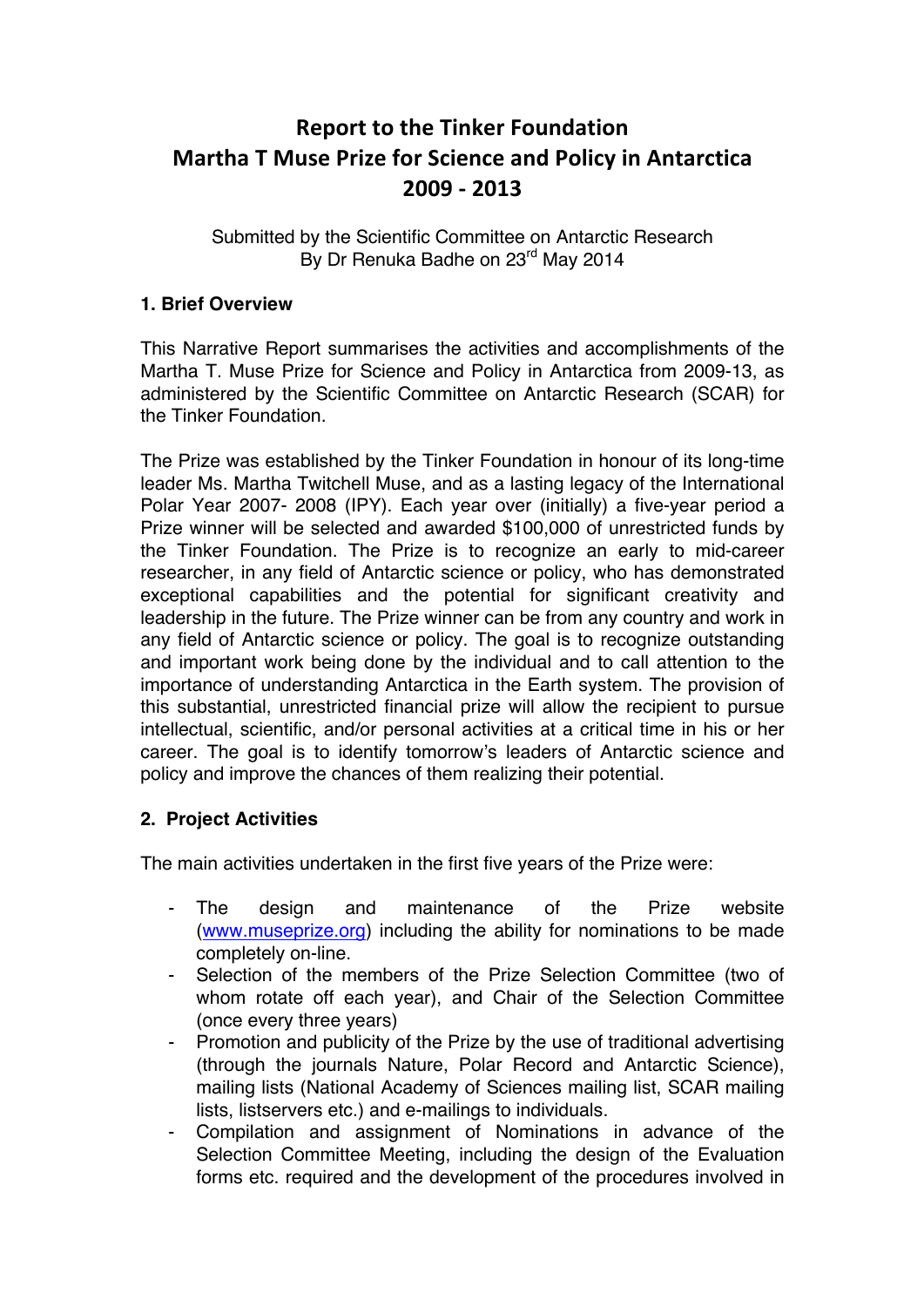selecting a Prize winner.

- Organisation and running of the Selection Committee Meetings (2009 Polar Research Board (PRB) USA; 2010 – Darwin College, Cambridge, UK; 2011 – Korea Polar Research Institute, South Korea; 2012 – Redpath museum, Montreal via IPY Montreal, 2013 – INACH, Punta Arenas, Chile)
- Organisation and running of the Prize and associated Ceremonies (2009 – IPY Oslo; 2010 – American Geophysical Union, San Francisco, USA; 2011 – World Conference on Marine Biodiversity, Aberdeen, UK; 2012 – SCAR Open Science Conference, Portland, USA; 2013 - American Geophysical Union, San Francisco, USA)

### **3. Project Accomplishments**

The major accomplishments of the first five years of the Prize was the establishment and continuation of the Prize and the infrastructure required (e.g. website, Selection Committee) that culminated in the selection of the Prize Winners:

2009: Professor Steven Chown from Stellenbosch University in South Africa,

2010: Associate Professor Helen Fricker, Scripps Institute of Oceanography, USA;

2011: Dr Jose Xavier, Institute of Marine Research, Coimbra, Portugal,

2012: Dr Steve Rintoul, CSIRO Fellow, CSIRO Marine and Atmospheric Research, Australia, and

2013: Prof Martin Siegert, University of Bristol, UK.

### **4. Internal/External Factors Influencing Project and Problems Encountered**

SCAR has been coordinating Antarctic Research and providing advice to policy makers since 1958. This provided a strong base of contacts and experience within the SCAR Secretariat that was essential in setting up the Prize. However, as recognized in an earlier report, SCAR had less experience in Social Sciences. Since 2010, the SCAR Social Sciences Action Group has been active, and one of its members (Daniela Liggett) was a member of the Martha Muse Selection Committee for 2010, 2011 and 2012.

External partners (e.g. the US Polar Research Board, the Antarctic Treaty Secretariat, the Scott Polar Research Institute, the IPY, various National Antarctic Programs) were also engaged to reach out to the full extent of the Antarctic community for advertisement and dissemination of information regarding the Prize.

A minor issue was that some of the Nominees for the Prize were too advanced in their careers to be contenders for the Prize. The text on the website was modified to make this clearer. In 2010, Committee members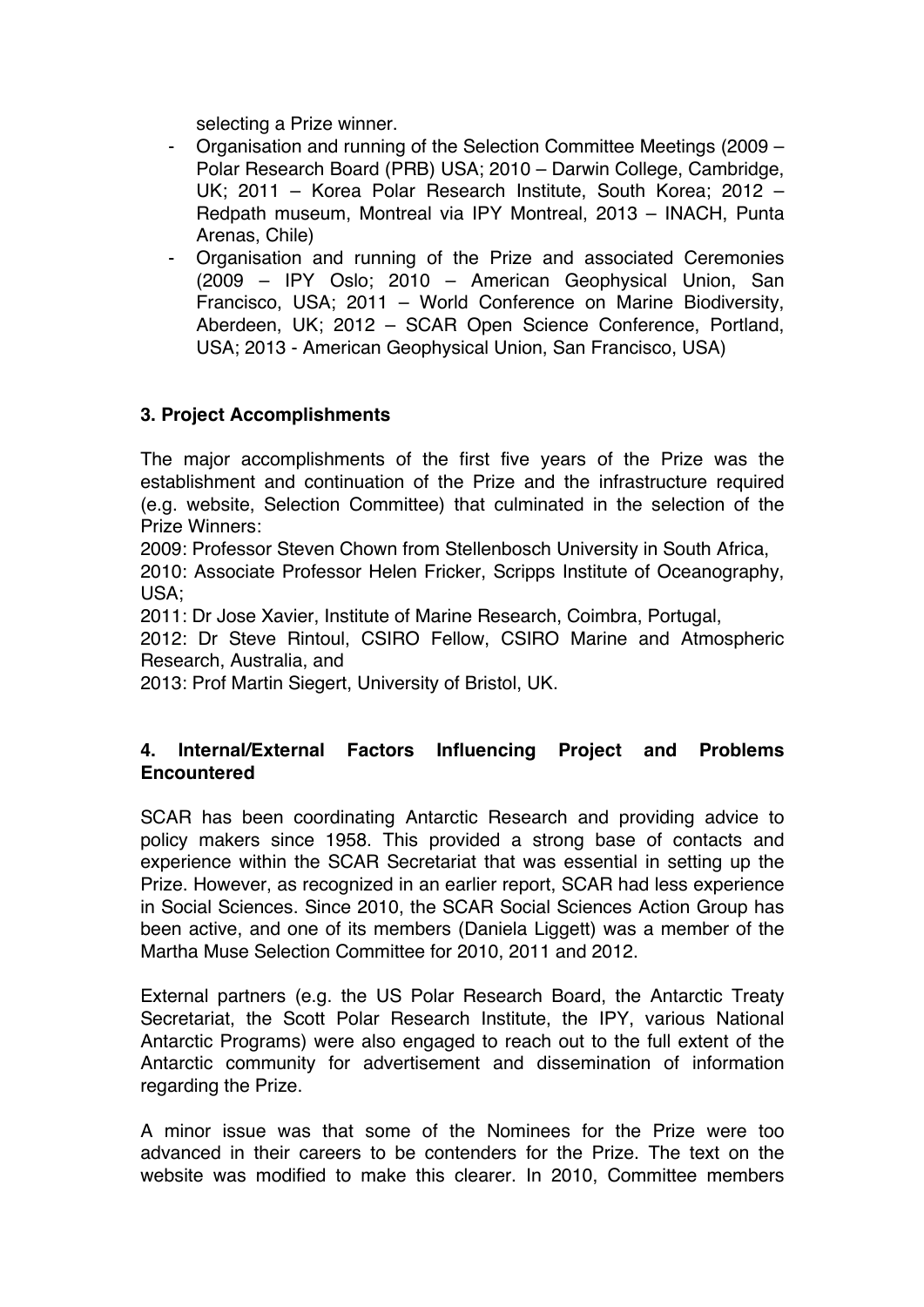noted that the nominations still differed in their layout considerably. Hence, on advice of the Committee members, a template nomination package was provided for the 2011 cycle. In the 2012 cycle, one Committee member resigned a few days before the Selection Committee meeting due to personal health issues, however the Committee agreed that for the 2012 round, they would divide the extra nominees from the  $6<sup>th</sup>$  member.

Other adjustments to the website were also made to improve efficiency based on feedback received from the Committee members, SCAR Executive Committee, and others.

The founding chair of the Prize Selection Committee, Diane McKnight, was involved in the initial committee that worked with the Tinker Foundation and the Polar Research Board to outline the details of the Prize. The current Chair, Dr Ian Allison, was a member in the 2009 Selection Committee, which has helped to ensure the original aims of the Prize were realized.

### **5. Unanticipated Results**

There were no unanticipated results in the first five years of the Prize.

### **6. Target Audience**

The target audience are the many researchers, policy makers and educators in involved in Antarctic Science and the conservation of Antarctica. By helping the careers of key individuals it is hoped that the Prize will also have an influence by increasing awareness of Antarctic matters to the general public and others.

# **7. Short-term Impact of the Project**

Since 2009, the Prize has gained esteem both within the Antarctic community and the general scientific community. This is underlined by the Prize ceremonies, which have been held at extremely prestigious conferences aimed at both the Antarctic and the non-Antarctic community. The 2010 Ceremony was held at the American Geophysical Union conference in San Francisco, attended by more than 18,400 people from around the world. Similarly, the 2011 Ceremony was held at the World Conference on Marine Biodiversity (WCMB), and the Martha Muse Prize Ceremony was held with the Opening Ceremony of the WCMB, sharing the platform with Jean-Michel Cousteau, amongst others. The 2012 Ceremony was held at the SCAR Open Science Conference, which is the biggest Antarctic Science and Policy Conference and regularly attracts participants from more than 40 countries. The 2013 ceremony was held at the AGU again, which had more than 20,000 registered participants.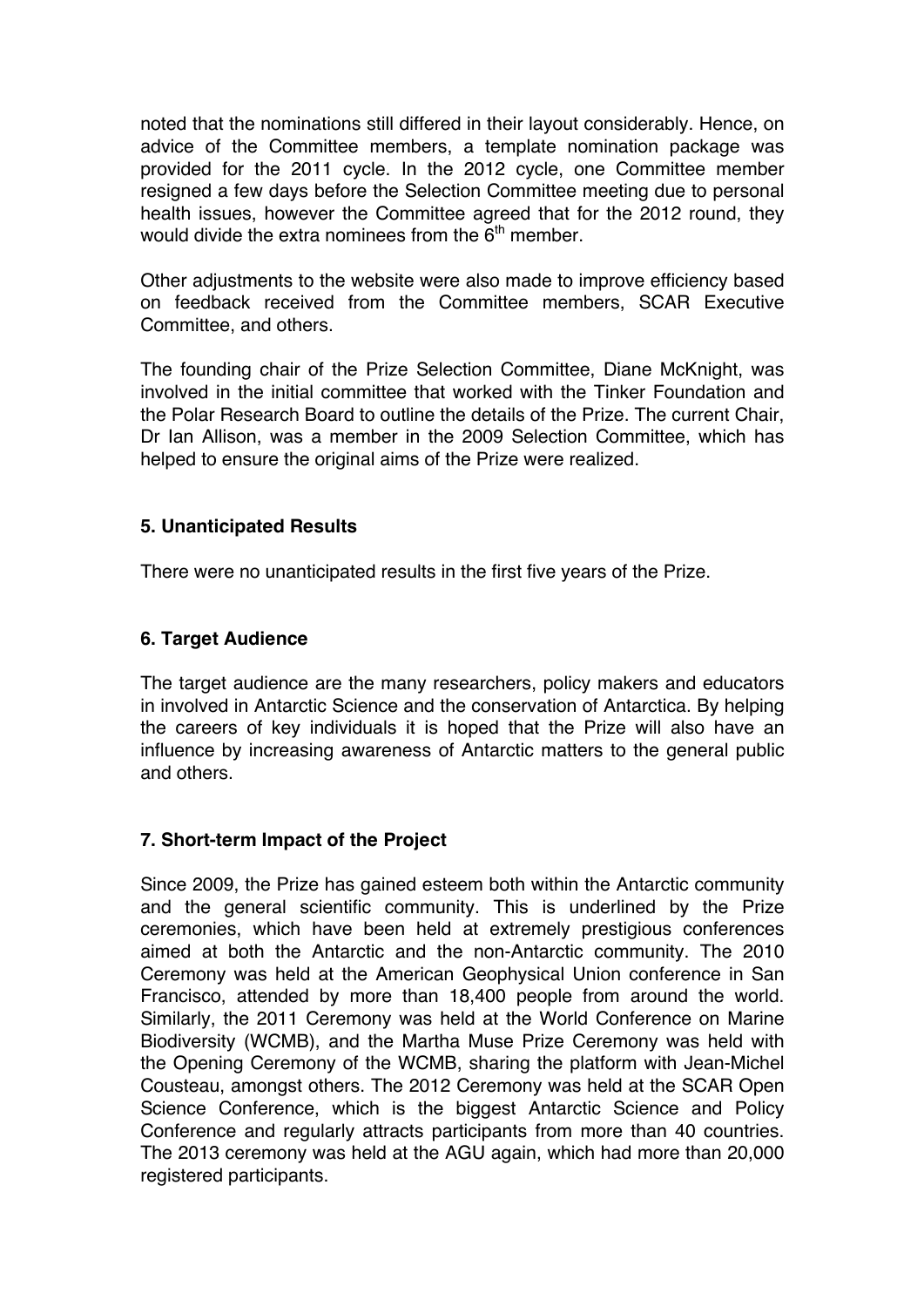The Prize has certainly had a positive effect on all the Prize Winners' careers. In particular since two of the winners, Professor Chown and Dr Xavier are from South Africa and Portugal respectively, rather than one of the traditional "big players" in Antarctic Research this has been seen in a very positive light by both scientists and the media.

## **8. Longer-term Effects of the Project**

The Martha T Muse Prize is intended to be a lasting legacy of the IPY. The goal of the Prize is to provide recognition of the important work being done by key individuals and to call attention to the significance of understanding Antarctica in a time of change.

### **9. Project Publications (and other products)**

A short hand-out with details of the Prize, several pull-up type posters, etc have been prepared to be used at various relevant Conferences and meetings. For the 2012 SCAR Open Science Conference, volunteer t-shirts were partially sponsored, which included the name of the Prize and the website being widely displayed within the conference. Other merchandise, like scarves, have been produced to further increase advertising.

A poster was presented at IPY 2012 and was also displayed at the SCAR meetings in Portland, which included a section highlighting the winners. Over the past 5 years, several other posters/handouts have been prepared and displayed at various conferences and meetings, for example at the Antarctic Treaty Meetings, Antarctic related conferences including the SCAR conferences, UNFCCC conference, etc.

#### **10. Project's Value as a Model or Demonstration of New Techniques**

Even at this early stage some of the lessons learnt from this project have been utilized by SCAR, for example some of the procedures for rating the Martha T. Muse Prize Nominations are being used in the SCAR Medals and Awards schemes.

#### **11. Project Personnel**

#### *Administrative Organisation*

Dr Michael Sparrow and Mrs Rosemary Nash from the SCAR Secretariat in Cambridge, UK, were responsible for setting up and administering the Prize in year 1 (2009). Since February 2010, Dr Renuka Badhe and Mrs Rosemary Nash have been responsible for the same.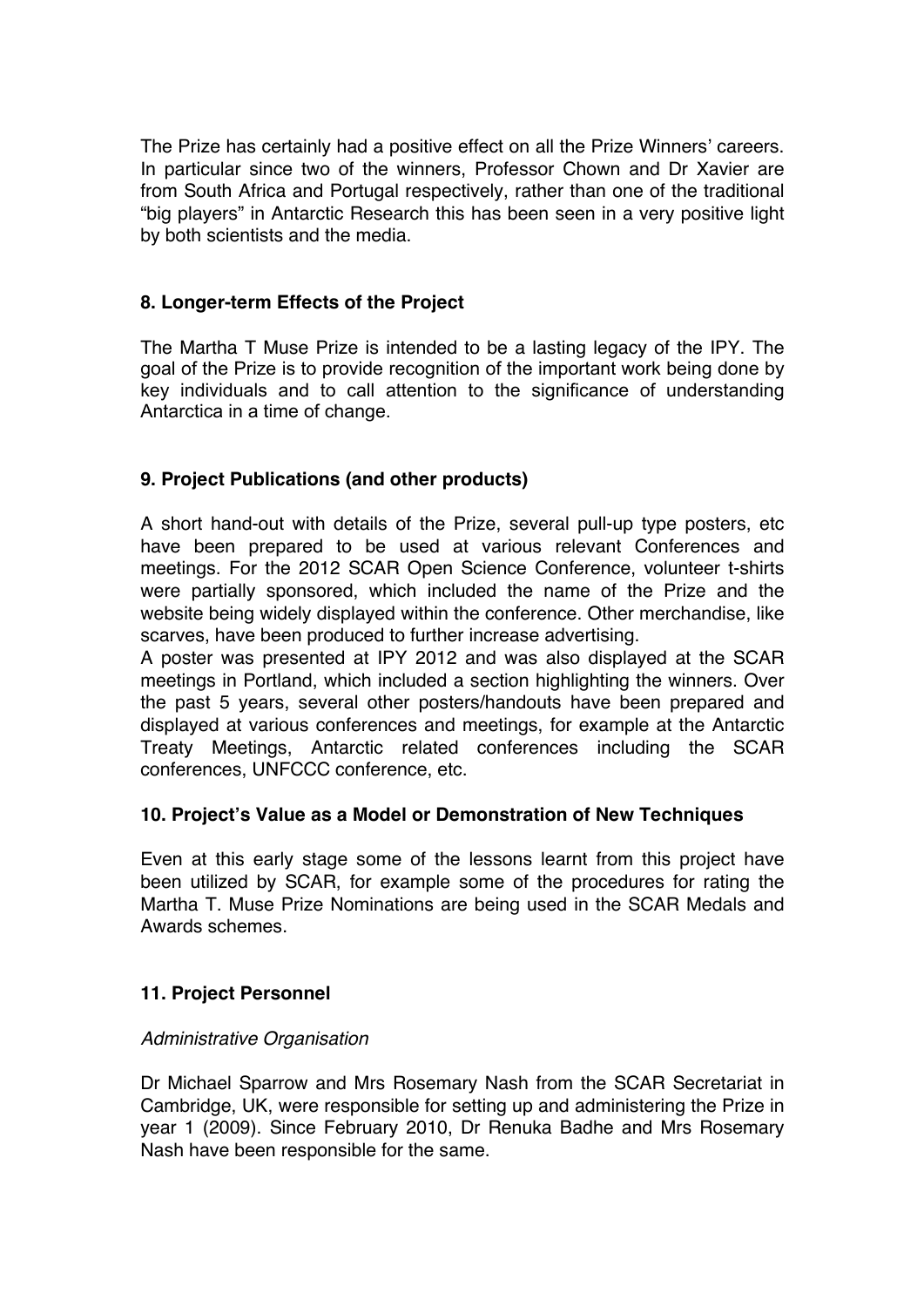The activities included:

- Design and maintenance of the prize website (www.museprize.org), social networking sites (Facebook and LinkedIn), etc.

- Promotion and publicity of the prize, including advertising in journals, mailings, announcements, etc.

- Creation and maintenance of the six-member Selection committee, development of evaluation forms, checklists, guidelines etc.

- Administrative support associated with the Selection Committee meetings, conference calls, associated meeting reports, financial management of the project, etc.

On occasion, advice was also provided by the SCAR President, Dr Mahlon "Chuck" Kennicutt, and since 2010, Dr Mike Sparrow, Executive Director, SCAR.

#### *Selection Committee*

The Selection Committee for the Prize consists of six members of the Antarctic Community representing as highly respected and diverse backgrounds (geopolitically, by discipline and by gender) as possible. A general call for nominations to the committee was made and the final selection made by Tinker Foundation based on recommendations made by SCAR. From 2009 – 2013, the committee consisted of:

**Prof Diane McKnight** (Chair), United States. Background in biogeochemistry, hydrology, aquatic ecosystems (2009, 2010, 2011)

**Dr Ian Allison**, Australia. Background in glaciology, climate policy, Antarctic Treaty (Member 2009, Chair 2012, 2013, 2014)

**Dr Jose Retamales**, Chile. Background in engineering, logistics, Committee of Managers of National Antarctic Programs (COMNAP) (2009)

**Dr Olav Orheim**, Norway. Background in glaciology, climate, policy, Antarctic Treaty (2009)

**Dr Rasik Ravindra**, India. Background in climate, glaciology, logistics, Committee of Managers of National Antarctic Programs (COMNAP), SCAR (2009, 2010)

**Prof Angelika Brandt**, Germany. Background in biodiversity, zoology (2009, 2010, 2011)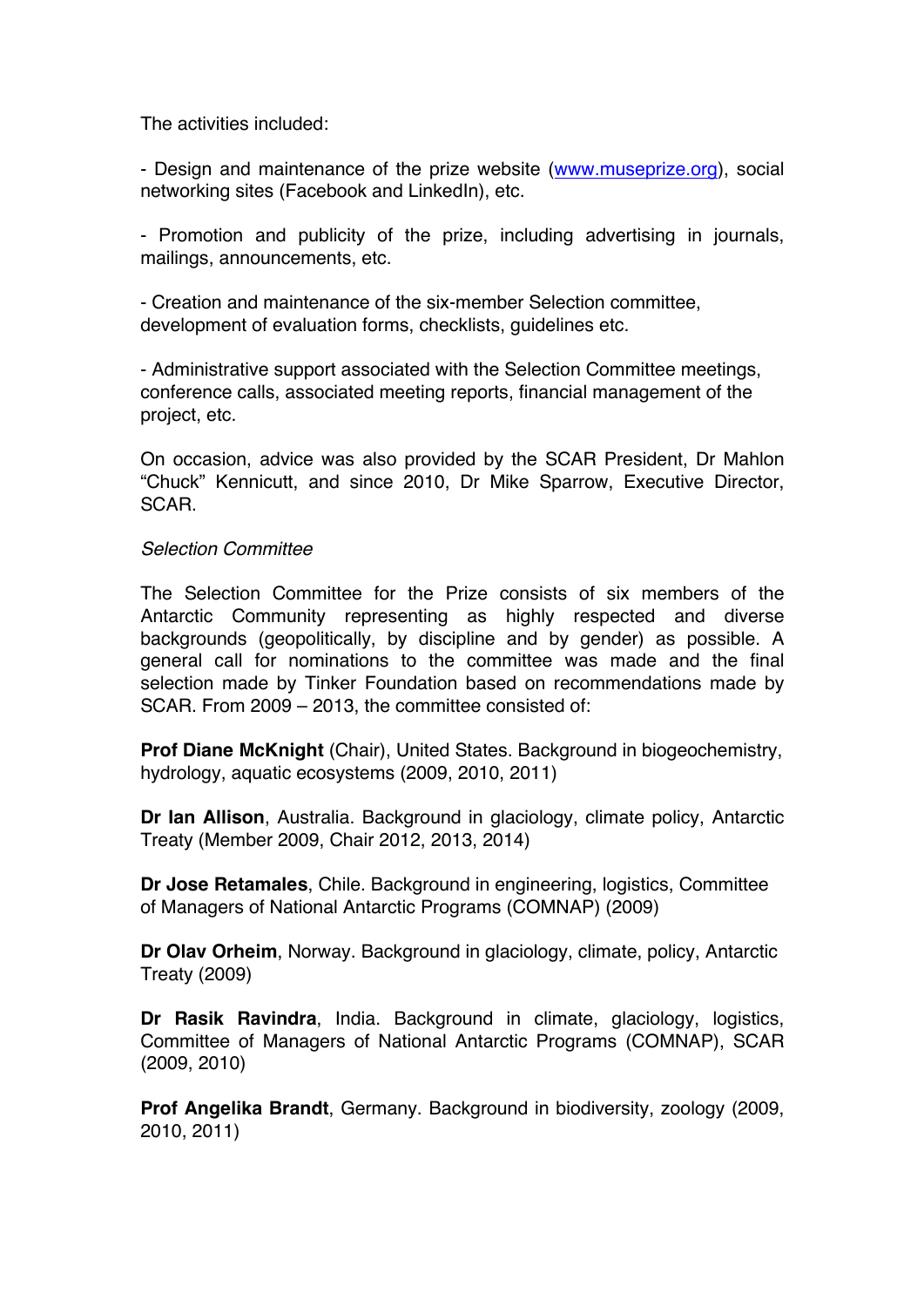**Dr Daniela Liggett**, Germany, New Zealand. Background in environmental management, Antarctic tourism, co-chair of the SCAR Social Science Action Group (2010, 2011, 2012)

**Dr Alexander Klepikov**, Russia. Background in physical oceanography of the Southern Ocean, polar ocean modelling, and polar climate dynamics (2010, 2011, 2012)

**Prof Moon Young Choe**, South Korea. Background in Geology and Sedimentology (2011)

**Prof John Turner**, United Kingdom. Background includes the synoptic and mesoscale weather systems of the polar regions, Antarctic precipitation, sea ice variability and the impact of the Antarctic 'ozone hole' (2011, 2012, 2013)

**Dr Roberta Marinelli**, USA. Background includes biological oceanography, ocean acidification, education and outreach. She is currently the Director of the Wrigley Wrigley Institute for Environmental Studies. (2012, 2013, 2014)

**Mr Dongmin Jin**, Korea. Background includes Antarctic policy and governance, International law, and Data management. (2013, 2014, 2015)

**Prof Peter Barrett**, New Zealand. Background includes geology, offshore drilling to study history of Antarctic climate and ice sheet behaviour. (2013, 2014, 2015)

**Prof Mauricio Mata**, Brazil. Background includes physical oceanography, modelling and remote sensing of meso/large-scale oceanic processes in the Southern Ocean. (2013, 2014, 2015)

**Dr Huigen Yang**, China. Background includes Space physics, and aurora observations, Antarctic policy, and bi-polar issues. (2014)

Additional assistance for the first year of the Prize was provided by the US Polar Research Board, in particular by Ms Jodi Bostrom. The US Polar Research Board also hosted the first committee meeting. Ms Renate Rennie from the Tinker Foundation has also taken an active role in the proceedings, including attending the Selection Committee Meetings, and the Prize Ceremonies.

#### **12. Project Budget**

The original project budget proved to be a reasonable estimate of the costs involved, though as agreed with Renate Rennie, a modified budget was approved for years 3-5 of the Prize in 2011. In summary the improvements to the original budget are: